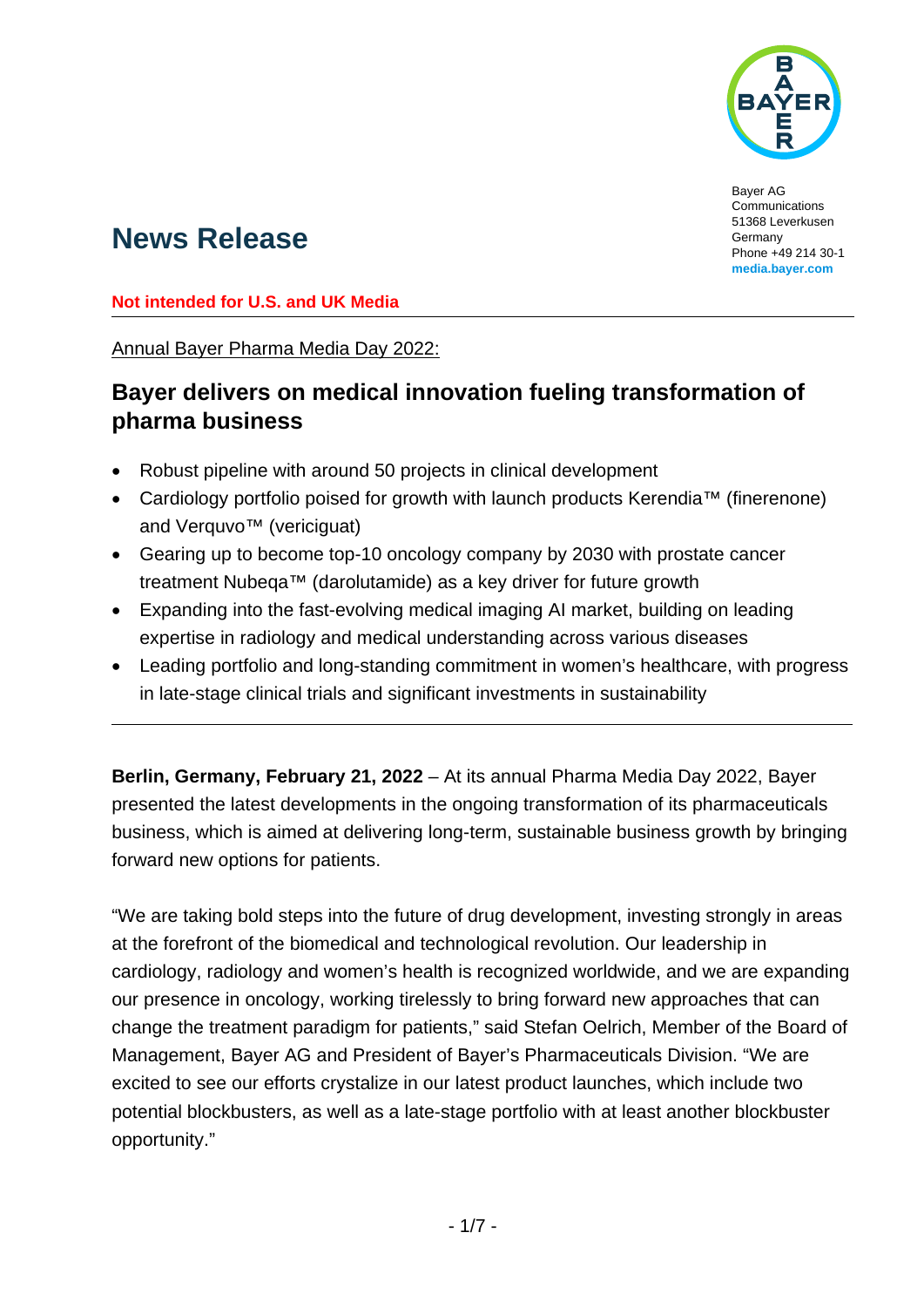Bayer's research and development pipeline continues to grow as the company is building on its existing competencies, such as the expertise around small molecules, while expanding into new modalities, including cell and gene therapies. The company is advancing around 50 projects in ongoing clinical trials across a range of potential therapeutic modalities and indications, with a focus on oncology, cardiovascular and women's health.

## **Strong pipeline with robust late-stage development program and broad potential across indications**

In the area of cardiovascular disease, Bayer is delivering on its late-stage pipeline including recent launches of Kerendia™ (finerenone) and Verquvo™ (vericiguat).

The heart and the kidneys are closely linked in health and disease. Chronic kidney disease (CKD) in type 2 diabetes (T2D) is the leading cause of end-stage kidney disease with many patients at advanced stages needing dialysis or a kidney transplant to stay alive. Patients are also three times more likely to die from a cardiovascular event than those with T2D alone, so early diagnosis and treatment is important to slow CKD progression and prevent poor patient outcomes. It is estimated that CKD affects more than 160 millionpeople with T2D worldwide. At the Pharma Media Day, Bayer presented recent advancements for finerenone (Kerendia™), developed for patients living with CKD associated with T2D. In this field, Bayer has a strong scientific and clinical base for finerenone, including the largest Phase III cardiorenal outcomes clinical trial program to evaluate the occurrence of progression of kidney disease as well as fatal and nonfatal cardiovascular events in more than 13,000 patients with CKD and T2D. Additionally, finerenone is being investigated beyond the current indication in heart failure as well as non-diabetic kidney disease as further potential indications. Finerenone was approved under the brand name Kerendia® by the United States (U.S.) Food and Drug Administration (FDA), and just recently was granted marketing authorization in the European Union. Finerenone has also been submitted for marketing authorization in China, as well as multiple other countries worldwide and these applications are currently under review.

Heart failure is a devastating disease affecting more than 60 million people worldwide, who are in need of treatment options. Bayer's symptomatic chronic heart failure treatment vericiguat (Verquvo™) provides a specific approach to managing chronic heart failure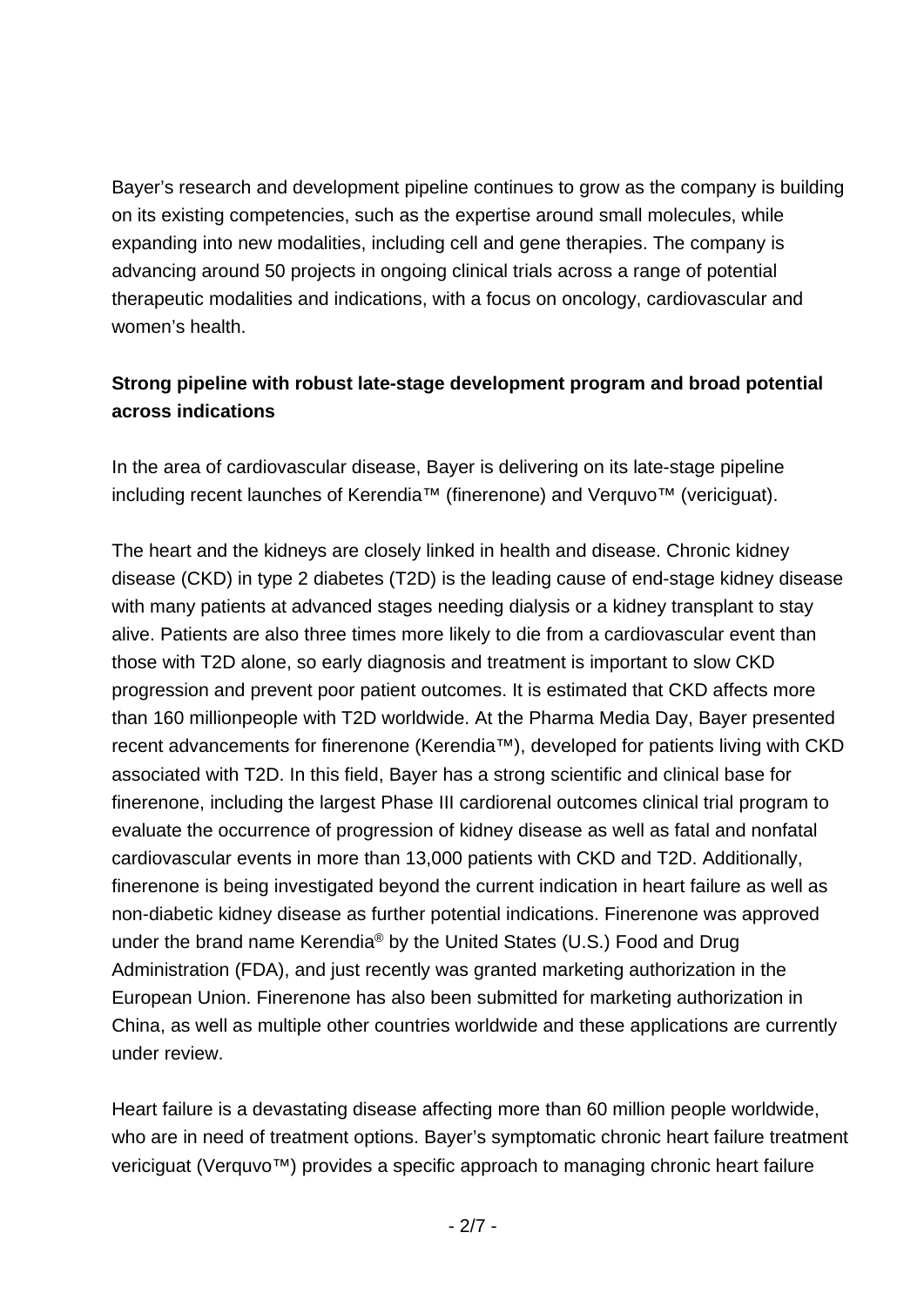patients following a recent decompensation event, also known as a worsening heart failure event. A worsening heart failure event can mark the start of a downward spiral of disease progression and repeated hospitalizations. In fact, 56% of patients are back in hospital within 30 days. Vericiguat works in conjunction with existing approaches through a different mode of action. It restores the deficient NO-sGC-cGMP pathway, which plays a critical role in the progression of heart failure, aggravating its symptoms. Vericiguat is jointly developed by Bayer and MSD (a tradename of Merck & Co., Inc., Kenilworth, NJ, USA), known as Merck in the U.S., and has been approved by the U.S. Food and Drug Administration (FDA), the European Commission and the Ministry of Health, Labour, and Welfare (MHLW) in Japan among other countries. Vericiguat has also been submitted for marketing authorization in China as well as multiple other countries worldwide.

"We are currently in the remarkable position to launch several important new medicines in parallel, and we are unlocking the full potential of our assets through systematic data generation, multi-indication approaches as well as building on new digital business models," said Christian Rommel, Member of the Executive Committee of Bayer's Pharmaceutical Division and Head of Research and Development. "Our scientific leadership in the area of cardiovascular diseases advances our mission to provide better treatment options for patients in need."

Bayer's efforts in oncology focus on differentiated approaches that have the potential to fundamentally impact the way that cancer is treated. With three product launches over the last five years, Bayer has significantly broadened its footprint in the area, focusing on those areas with the highest unmet medical need while applying a broad range of modalities.

A key focus area for Bayer is prostate cancer, the second most commonly diagnosed cancer in men. The company's franchise includes two products on the market (Nubeqa™, active ingredient darolutamide) and Xofigo™ (radium-223 dichloride) for the treatment of non-metastatic and metastatic castration-resistant prostate cancer (nmCRPC and mCRPC, respectively). Based on strong clinical data for darolutamide seen to date, the compound is being investigated in a broad development program with three additional ongoing or planned large clinical studies, to investigate its potential across a broad spectrum of prostate cancer. Amid positive data from the Phase III ARASENS trial Bayer recently raised peak sales expectations for Nubeqa to exceed €3 billion. The use of radium-223 dichloride in mCRPC is explored in three additional large Phase III studies.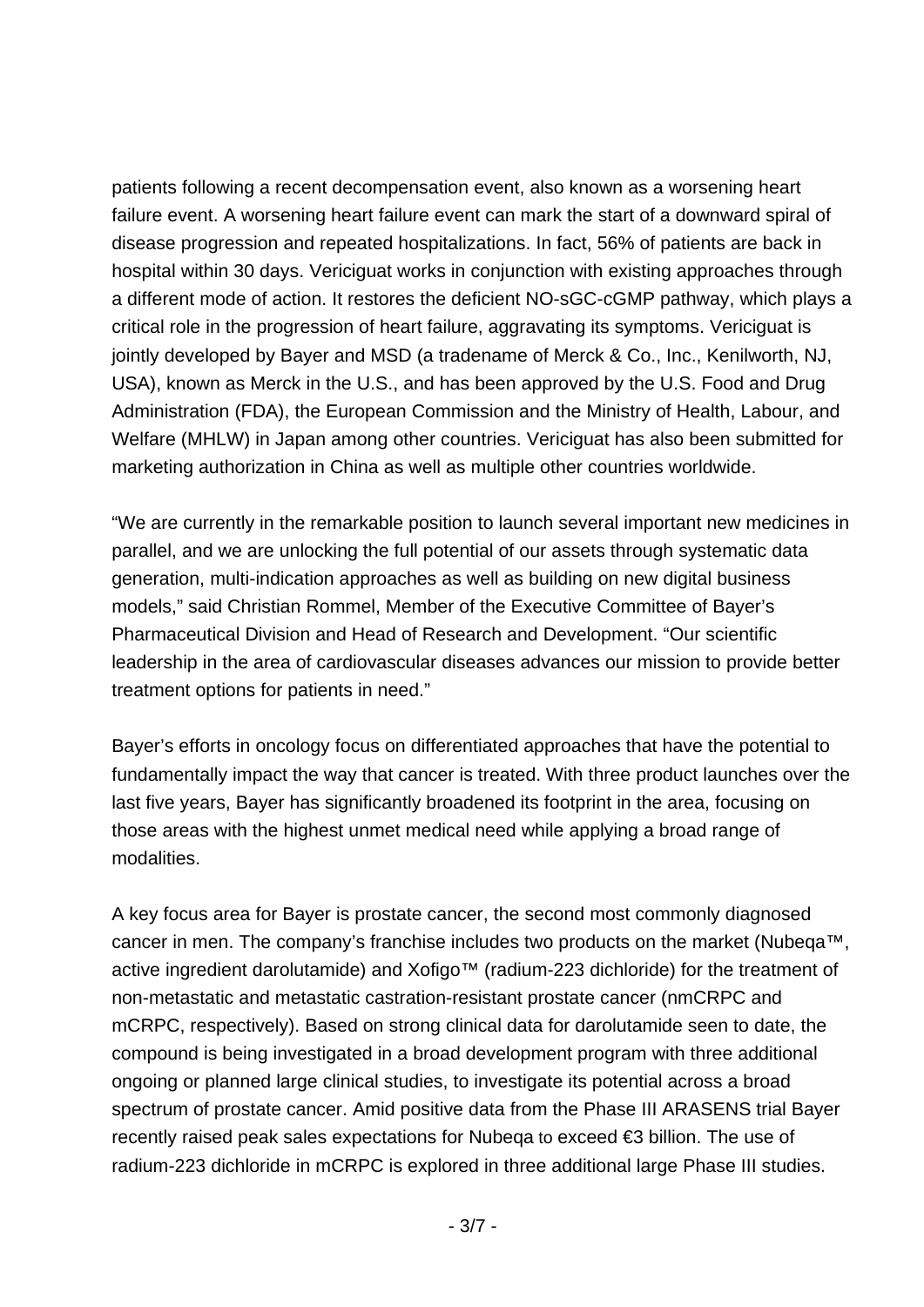With these products as well as additional compounds in development, Bayer is aiming to provide treatments that extend the lives of prostate cancer patients throughout the different stages of the disease and allowing them to continue their everyday activities so that they can live longer, better lives.

At the same time, the company continues to invest in areas that have the potential to address additional unmet needs in cancer, including targeted radiopharmaceuticals, specifically targeted alpha therapies, next-generation immuno-oncology including oncology cell therapy, as well as precision molecular oncology approaches. Combining Bayer's expertise in small molecules with the recently acquired chemoproteomics technology platform from Vividion will allow the company to unlock traditionally undruggable oncology targets, fueling its pipeline in the future. External innovation will continue to play a vital role in Bayer's pipeline growth, positioning the company to become a future leader in key segments of the oncology market.

"With our differentiated prostate cancer treatment darolutamide, which has shown a strong clinical benefit in two large Phase III studies in prostate cancer and has a broad development program underway in various other stages of the disease, we are laying the foundation now for continued growth in the future and become a top-10 oncology company by 2030," said Robert LaCaze, member of the Executive Committee of the Pharmaceuticals Division and Head of the Oncology Strategic Business Unit at Bayer. "In addition, we have broadened our approach with several new platforms, and launched the precision oncology treatment Vitrakvi<sup>™</sup> (larotrectinib). With six products across ten indications, Bayer is already today delivering new treatments for cancer patients who need additional and better options. With our track record in developing and launching innovative oncology products and our rich pipeline, we are confident that we have all the ingredients for long-term success."

### **Re-imagining Radiology**

Bayer is strongly positioned in the fast-growing medical imaging artificial intelligence (AI) market, combining a long-term expertise in radiology with a deep understanding of patients' and physicians' needs across a broad range of diseases, from oncology to cardiovascular, resulting in the ability to provide know-how and solutions from diagnosis to care.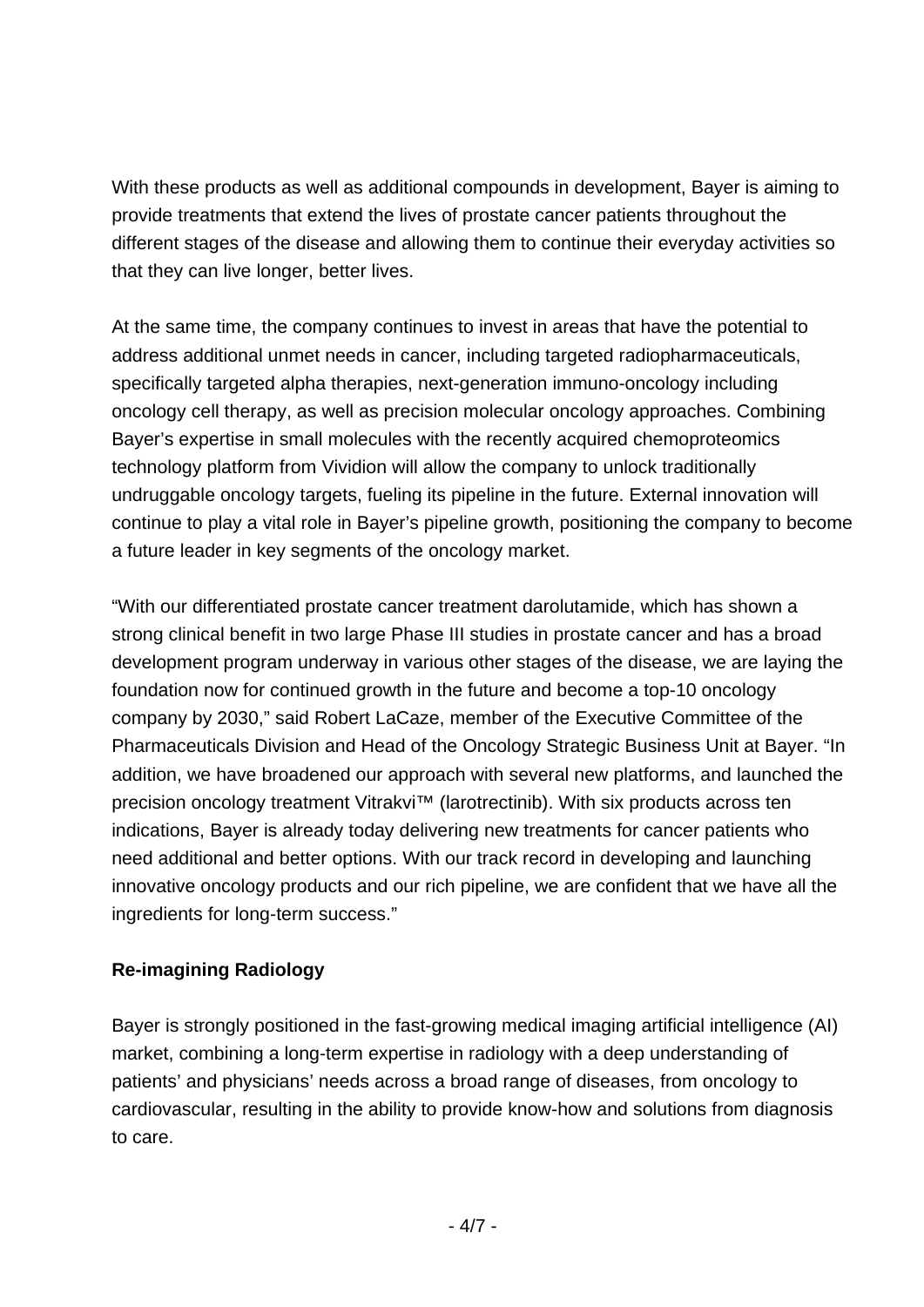In times of limited resources in healthcare systems, growing as well as aging populations and changing lifestyles contribute to an increase in chronic conditions such as cardiovascular disease and cancer. As a result, the need for tools delivering improved diagnostic information while helping save costs and time is increasing. Tackling this challenge with advanced technologies and products, radiology is a key enabler to transform healthcare, expanding personalized medicine and improving outcomes for patients. In particular, AI bears vast potential for advancing radiology.

Bayer is developing a platform through which healthcare professionals can centrally manage AI-enabled medical imaging and imaging workflow applications. These solutions are being developed by Bayer as well as third parties, and aim to support the complex decision-making processes of healthcare professionals in their task to provide a clear direction from diagnosis to care for their patients.

"One of the most pressing concerns in medical imaging today is the exponential growth of imaging data and its complexity due to an increase in radiology examinations, and the shortage of experienced medical staff to handle it," said Zuzana Jirakova Trnkova, MD, PhD, Head of Medical Affairs and Clinical Development Radiology at Bayer. "Artificial intelligence can be a valuable tool that, when complementing the human expertise of radiologists and clinicians, offers vast potential to the healthcare industry and radiology in particular. This is why Bayer strives to be a key digital innovator in this area, with the ultimate goal of improving outcomes for patients and supporting their physicians."

#### **Shaping women's health from menarche to menopause**

Bayer has a long-standing commitment to delivering solutions to meet women's needs across the different stages of their lives. While pursuing research to find new treatment options for gynecological diseases with a high unmet medical need, the company is also working on addressing women's health needs during menopause. Elinzanetant, a nonhormonal development compound, is currently being investigated in the Phase III clinical development program OASIS for the treatment of vasomotor symptoms during menopause.

"Every year 47 million women enter menopause, a period where women are at the peak of their life's activity, personally and professionally. With increased longevity, maintaining functional ability and good quality of life is extremely relevant from both a healthcare and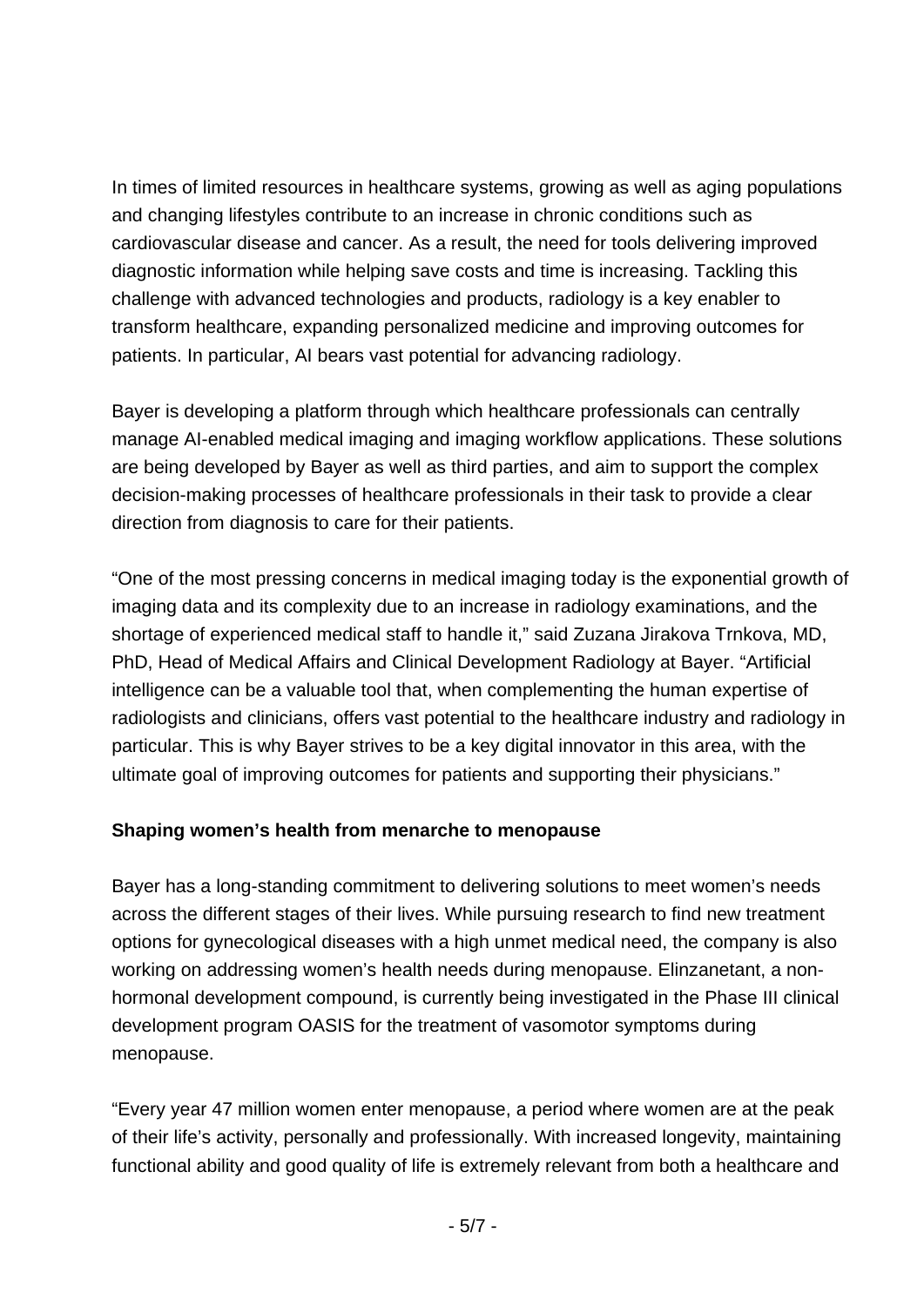a socio-economic perspective. Unfortunately, menopause remains a taboo topic, leaving many women untreated," said Cecilia Caetano, MD, Head of Medical Affairs Menopause at Bayer. "With our strong heritage and deeply rooted expertise in women's health, we continue to focus on providing innovative science, solutions and education to support the individual health need of women."

#### **Increasing access to modern contraception**

For more than 50 years, Bayer has supported educational programs and rights-based family planning in more than 130 countries, particularly by increasing access to modern forms of contraception. In 2019, Bayer pledged to provide 100 million women in low- and middle-income countries with access to family planning by 2030. This initiative is part of Bayer's comprehensive set of sustainability measures and commitments<sup>[1](#page-5-0)</sup> and in line with the United Nations Sustainable Development Goals (UN SDGs)[2](#page-5-1).

"We believe every girl and woman deserves the chance to determine her own future. That's why Bayer is partnering with local and international organizations, such as the United Nations Population Fund and the United States Agency for International Development, to empower women to make informed decisions about family planning," said Mildred Nadah Pita, Head of Global Healthcare Programs/Sustainability Middle Africa at Bayer. "With Bayer's commitment to provide 100 million women in low- and middleincome countries with access to modern contraception by 2030, we are making an important contribution to achieving the UN Sustainable Development Goals by improving the health, rights and economic status of women around the world, which is a fundamental prerequisite for greater equality, education and prosperity for all."

As part of this commitment, Bayer recently announced an investment of over €400 million in new production facilities for long-acting reversible contraceptives, including the construction of a new production site in Alajuela, Costa Rica and the expansion of production capabilities in Turku, Finland.

#### **About Bayer**

Bayer is a global enterprise with core competencies in the life science fields of health care and nutrition. Its products and services are designed to help people and planet thrive by

<span id="page-5-0"></span><sup>1</sup> <https://www.bayer.com/en/sustainability/targets>

<span id="page-5-1"></span><sup>2</sup> <https://sdgs.un.org/goals>